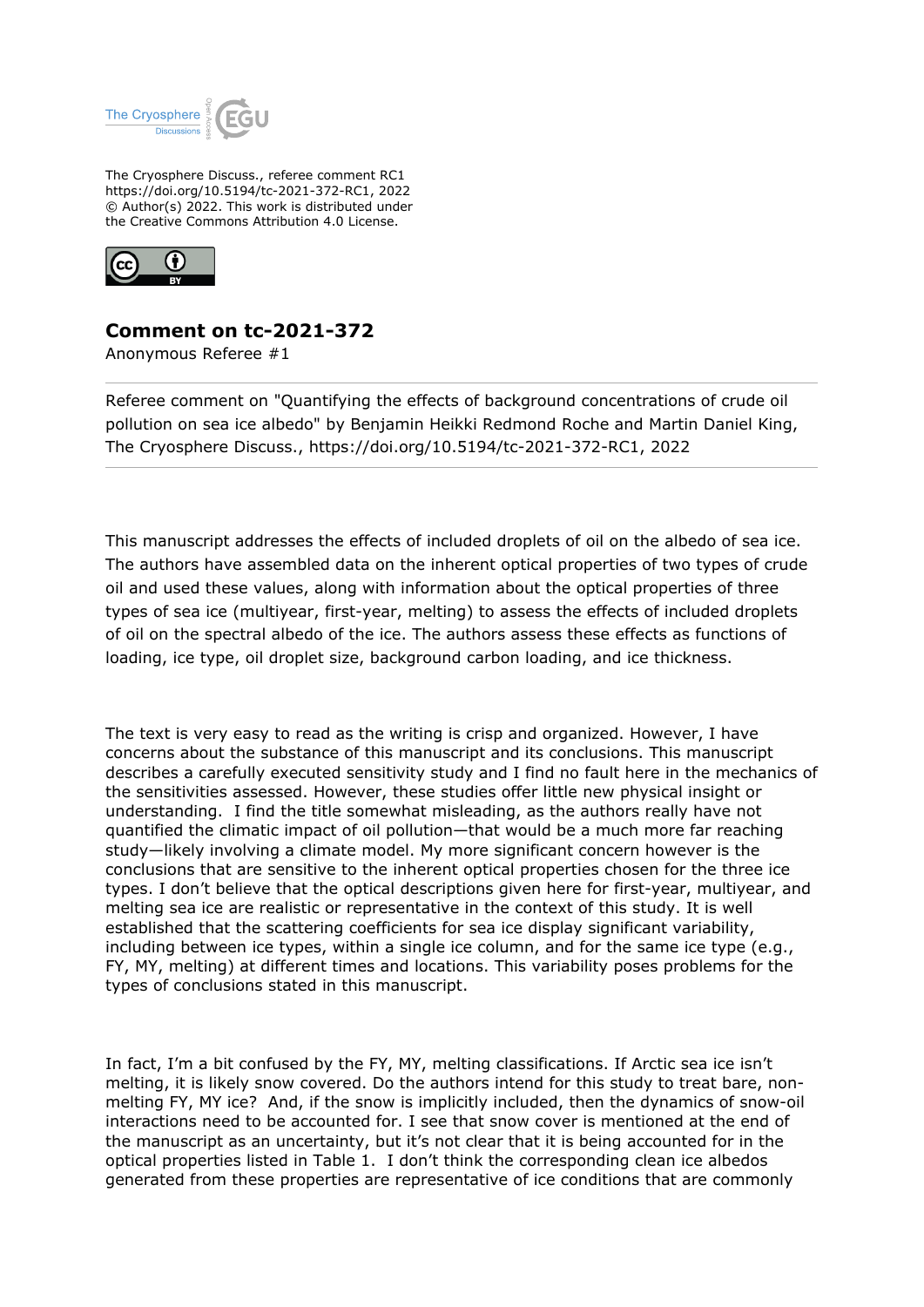observed in nature.

183: how do authors justify 201 layers?

200 (Eq1): What is the prime symbol for?

212: why bother modeling the atmosphere here? Seems extraneous.

299: "The oil is most absorbing at 400 nm, where ice is the least absorbing…" Perhaps this is true, but this is the cause, not a result.

313: "the effect of oil significantly decreases as wavelength increases over the region studied and the oil becomes less absorbing whilst the ice becomes more absorbing." Same as previous comment, this is a physical cause, not a result.

328: "The three types of sea ice have different unpolluted albedos: melting sea ice 0.72, first-year sea ice 0.87, and multi-year sea ice 0.94 at a wavelength of 400 nm respectively, owing to their different scattering cross sections (Perovich, 1996; Marks and King, 2014)." I think this overstates the differences between these three ice types if indeed it is intended that all are snow free.

606: "As these data shows, this decline in perennial types of sea ice renders the Arctic much more vulnerable to increased oil pollution in the region..." I don't think this conclusion is supported by this study. For example, the high scattering prevalent in the surface layers of multiyear ice, and the larger thickness of this layer in thicker ice is not accounted for in this study. Also, there is no attempt to simulate how oil droplets respond to summer freshwater flushing that is a key factor that distinguishes FY ice from MY ice.

621: "Therefore, it appears that the type of oil has the biggest effect on how responsive sea ice is to increasing mass ratios of oil as opposed to the type of sea ice and in contrast with the findings of a comparable study into the effects of mineral dust on sea ice albedo (Lamare et al., 2016)." I don't understand what this means. Is it saying that there is larger variability in oil inherent optical properties than in the optical properties of mineral dust? That may be so, but it is not a result or a conclusion.

627: "First-year and particularly melting sea ice are more responsive to oil pollution than multi-year sea ice, so these trends indicate that sea ice albedo in the Arctic may become more vulnerable to background levels of oil 630 pollution as the ice becomes progressively